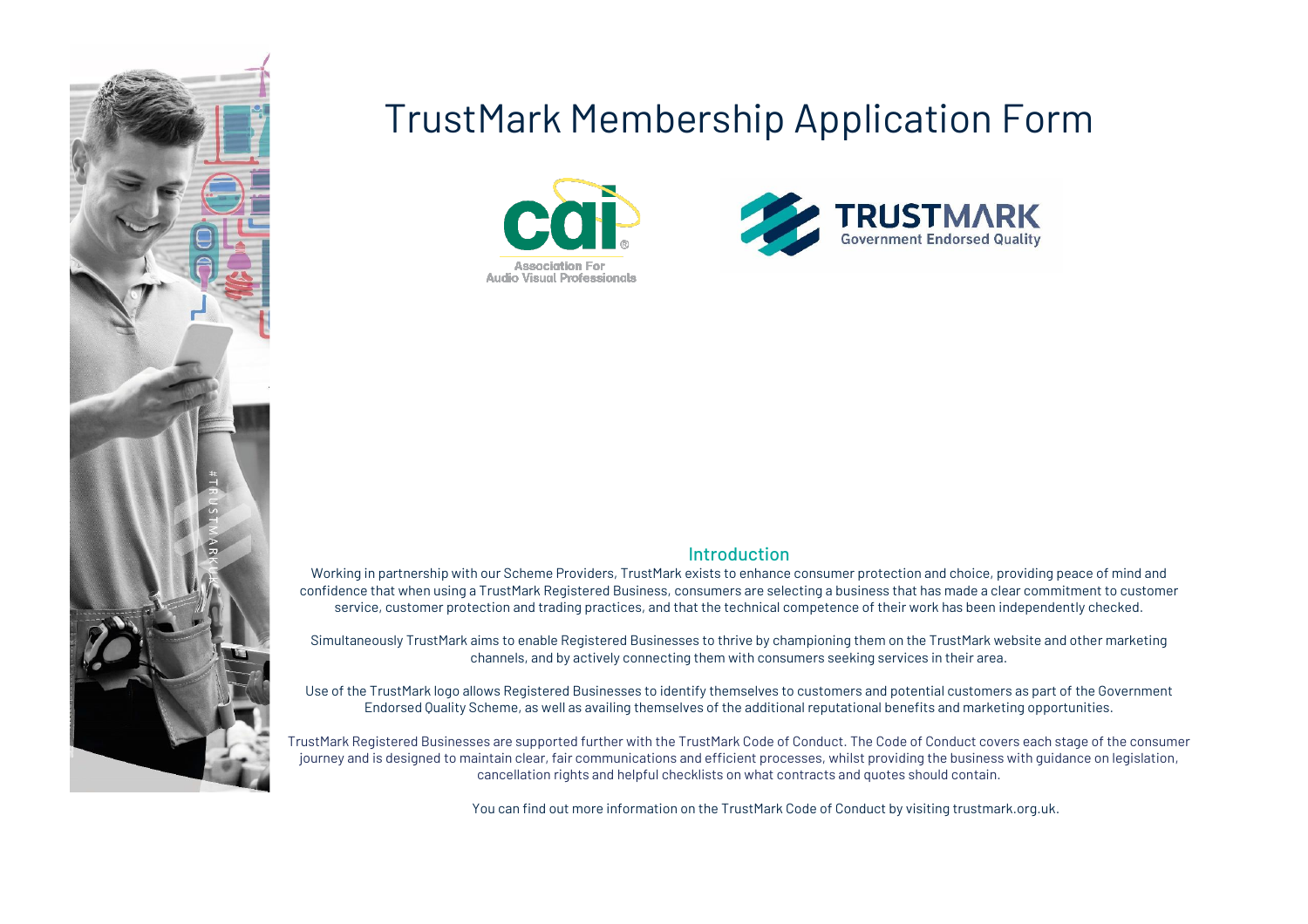Name of Applying Business **Name of Application:** Date of Application:

Registered Address

From the CAI licensed trade list below, please select which trades you would like to include in your TrustMark registration: *These trades have been aligned through the Scheme Providers TrustMark Sub-Licence Agreement.*

| Trade                                               | Y/N | Trade                                                          | Y/N | Trade                                           | Y/N | Trade                              | Y/N |
|-----------------------------------------------------|-----|----------------------------------------------------------------|-----|-------------------------------------------------|-----|------------------------------------|-----|
| <b>Aerial &amp; Satellite</b><br>Installations (45) |     | <b>Smart Home &amp;</b><br>Entertainment Installations<br>(66) |     | <b>Access Communications &amp; CCTV</b><br>(67) |     | Data & Wifi Networking (68)        |     |
| Sub Trades:                                         |     | Sub Trades:                                                    |     | Sub Trades:                                     |     | Sub Trades:                        |     |
| <b>TV Aerial Installation</b>                       |     | AV Design & Integration                                        |     | Keypad & Video Entry Systems                    |     | <b>Fibre Installation</b>          |     |
| Satellite Dish Installation                         |     | <b>Custom TV Mounting</b>                                      |     | <b>Access Control Systems</b>                   |     | Integrated Reception Systems (IRS) |     |
| Radio Aerials for FM & DAB                          |     | Home Cinema                                                    |     | <b>CCTV</b>                                     |     | <b>Copper Data Installation</b>    |     |
| <b>Communal TV</b>                                  |     | <b>Smart Home</b><br>Control/Automation                        |     | Digital Signage                                 |     | Wireless Technology                |     |
| <b>Freeview TV</b>                                  |     | Integrated Speaker/Audio<br><b>Systems</b>                     |     | Design & Integration                            |     | Wifi (WLAN) Network                |     |
| <b>Freesat TV</b>                                   |     | Multi Room Solutions/Networks                                  |     | Maintenance & Repairs                           |     | Bluetooth                          |     |
| Sky TV                                              |     | <b>HDTV Distribution</b>                                       |     |                                                 |     | Maintenance & Repairs              |     |
| Cable TV                                            |     | IPTV (Internet TV)                                             |     |                                                 |     |                                    |     |
| <b>Fibre Installations</b>                          |     | Maintenance Repairs                                            |     |                                                 |     |                                    |     |
| Microwave & Wireless                                |     |                                                                |     |                                                 |     |                                    |     |
| Technology                                          |     |                                                                |     |                                                 |     |                                    |     |
| Interference & Troubleshooting                      |     |                                                                |     |                                                 |     |                                    |     |

The following is the TrustMark criteria for applicant and/or Registered Businesses and are the mandatory minimum requirements, supplemented by additional industry specific requirements set out by Scheme Providers. All registration and surveillance of TrustMark Registered Businesses need to align with Annex A of the TrustMark Framework, which includes requirements from within the Code of Conduct.

On the initial assessment of an application the requirements must be demonstrated where indicated with "Y" or be subject to a 'declaration of intent' where indicated with "Y**\***". Following registration, all requirements indicated with "Y" in the "Ongoing" column must be in place and, where applicable, evidenced to the Scheme Provider as required. For additional information and specification, please check Annex A of the TrustMark Framework Operating Requirements: found at trustmark.org.uk.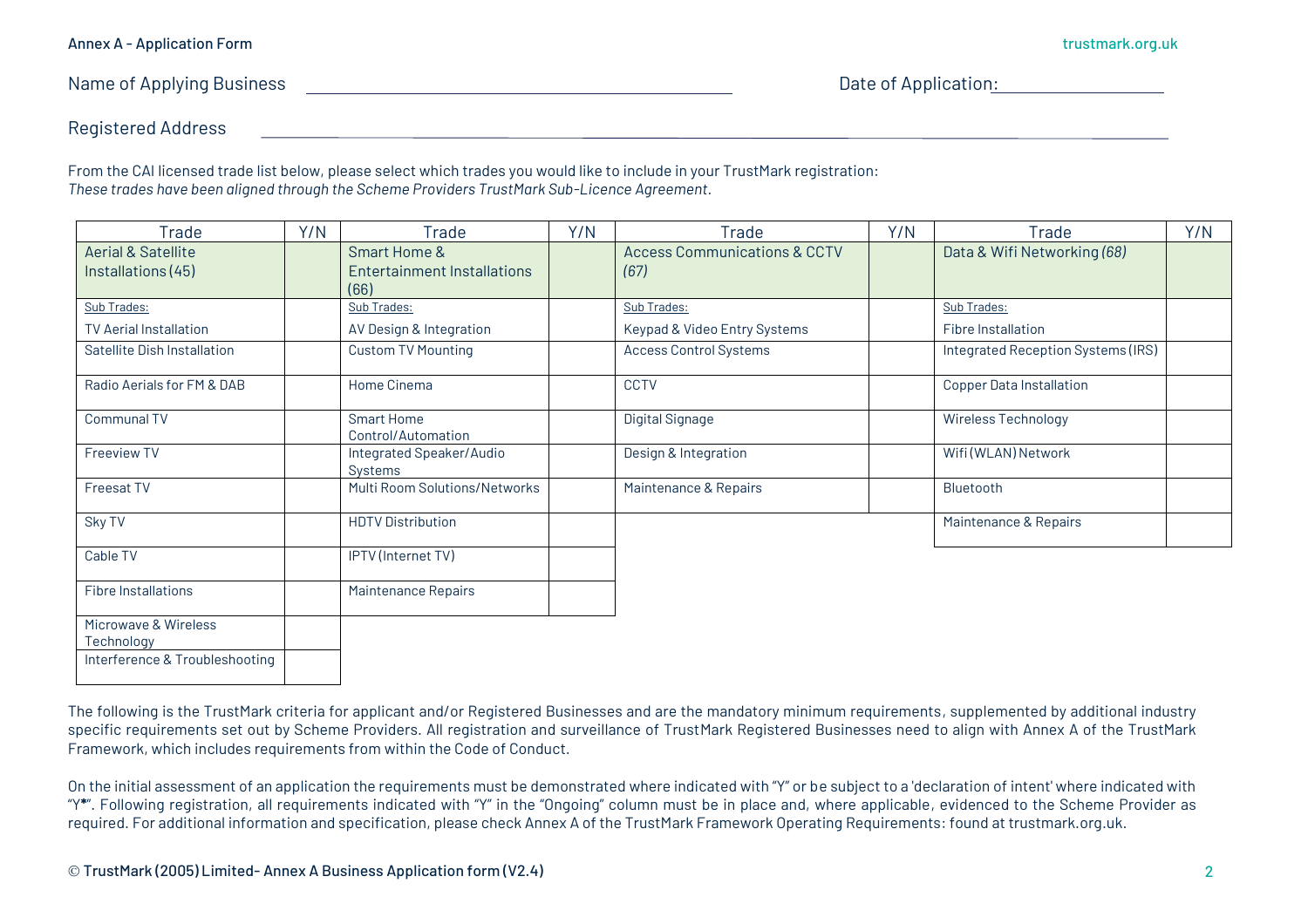### **1.1 Suitability of a business to be registered on the scheme**

|        | <b>Requirement on applicant or Registered Business</b><br><b>Application</b>                                                                                                                                                                                                                                                                                                                                                                                                                                                              |             | <b>Supporting Documents</b><br><b>Provided</b> | <b>Documents</b><br><b>Reviewed by CAI</b> |
|--------|-------------------------------------------------------------------------------------------------------------------------------------------------------------------------------------------------------------------------------------------------------------------------------------------------------------------------------------------------------------------------------------------------------------------------------------------------------------------------------------------------------------------------------------------|-------------|------------------------------------------------|--------------------------------------------|
|        | $Y^*$ = Self Declaration                                                                                                                                                                                                                                                                                                                                                                                                                                                                                                                  | Requirement | (as applicable)                                |                                            |
| 1.1.1  | Declare, as required by the Scheme Provider, previous or current membership of, including<br>trades or removal from other certification/registration schemes/bodies and /or any outstanding<br>remedial actions related to any previous TrustMark registration                                                                                                                                                                                                                                                                            | Y           | Applicant Signature                            |                                            |
| 1.1.2  | Provide evidence of a trading address (evidence could be validated via credit reports, Companies<br>House or site visits by the Scheme Provider). This address may be:<br>a) residential<br>a Virtual Office address providing the Scheme Provider has validated the Business's<br>b)<br>actual residential address and this information can be made available upon request<br>a PO Box providing the Scheme Provider has validated the Business's actual physical<br>c)<br>address and this information can be made available on request | Y           |                                                |                                            |
| 1.1.3  | Provide, or allow the Scheme Provider to access evidence of financial track-record / bona fides /<br>credit rating at residential and/or trading address and accept that Scheme Providers have the right<br>to conduct other background checks as they see appropriate.                                                                                                                                                                                                                                                                   | Y           |                                                |                                            |
| 1.1.4  | Declare any County Court Judgements at residential and business trading address - accepting that<br>the Scheme Provider may access such evidence independently and that spent County Court<br>Judgement will be at the discretion of the Scheme Provider.                                                                                                                                                                                                                                                                                 | Y           | Applicant Signature                            |                                            |
| 1.1.5  | Hold all current relevant insurances; employer's liability, public liability, professional indemnity,<br>covering accidental damage caused to customers property.                                                                                                                                                                                                                                                                                                                                                                         | Y           |                                                |                                            |
| 1.1.6  | Ensure that all key documents (e.g. quotations, contracts, terms & conditions etc) include the legal<br>entity of the Registered Business and current contact details.                                                                                                                                                                                                                                                                                                                                                                    | Y           |                                                |                                            |
| 1.1.7  | Comply with current Health and Safety at Work Act 1974 and all relevant health and safety<br>legislation; and where required documented policies, procedures and records.                                                                                                                                                                                                                                                                                                                                                                 | Y           | <b>Enclose Copy of Policy</b>                  | Assessor Signature                         |
| 1.1.8  | Comply, where relevant to the scope of registration and nature of contracts undertaken, with the<br>Construction, Design and Management Regulations 2015.                                                                                                                                                                                                                                                                                                                                                                                 | Y           | <b>Applicant Signature</b>                     |                                            |
| 1.1.9  | Comply with current waste regulations - relating to licensing necessary for the carriage, transfer,<br>storage and/or disposal of waste.                                                                                                                                                                                                                                                                                                                                                                                                  | Y           | <b>Enclose Copy of Policy</b>                  | Assessor Signature                         |
| 1.1.10 | Update the Scheme Provider with key changes such as:<br>a) legal status or trading title<br>b) trading address                                                                                                                                                                                                                                                                                                                                                                                                                            | Y           |                                                |                                            |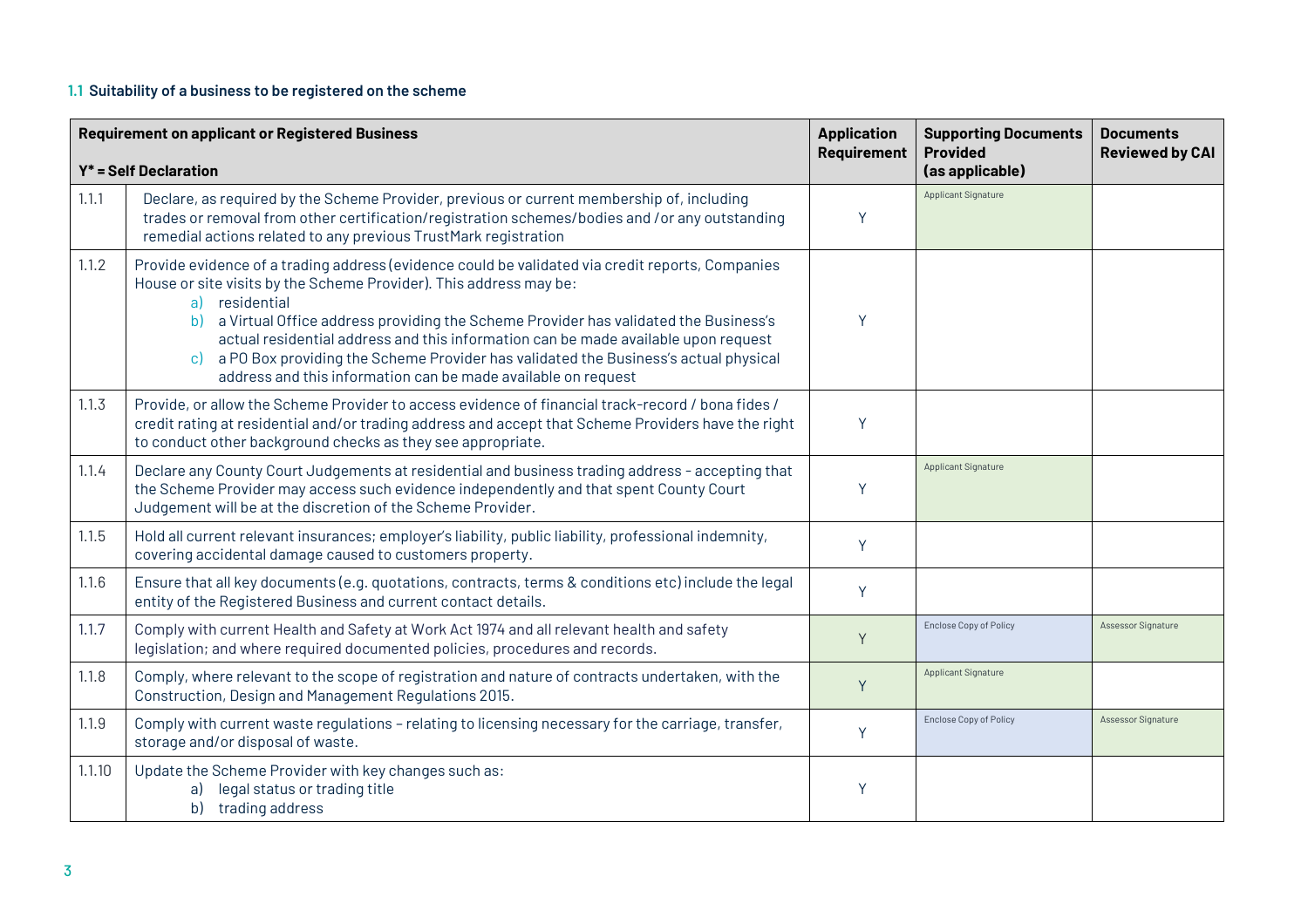|        | director(s)<br>capability (key personnel, reducing scope of registration)<br>d)<br>legal judgements relevant to the scope of registration<br>e)           |                            |  |
|--------|-----------------------------------------------------------------------------------------------------------------------------------------------------------|----------------------------|--|
| 1.1.11 | Comply with the TrustMark Code of Conduct and Customer Charter ensuring information is shared<br>amongst employees and sub-contractors, where applicable. | <b>Applicant Signature</b> |  |

#### **1.2 Capability to Supply the Service for which the Business is Registered**

|       | <b>Requirement on applicant or Registered Business</b><br>$Y^*$ = Self Declaration                                                                                                                       | <b>Application</b><br>Requirement | <b>Supporting Documents</b><br><b>Provided</b><br>(as applicable) | <b>Documents</b><br><b>Reviewed by CAI</b> |
|-------|----------------------------------------------------------------------------------------------------------------------------------------------------------------------------------------------------------|-----------------------------------|-------------------------------------------------------------------|--------------------------------------------|
| 1.2.1 | Quality will be evidenced by onsite assessments of current or recently completed work carried out<br>for every trade/service included in the business's scope of registration.                           |                                   | <b>CAI Assessment Report</b>                                      | Assessor Signature                         |
| 1.2.2 | Works completed outside of the registration criteria as referenced in 1.2.1 must adhere to the<br>relevant industry standards, where applicable and the requirements of the TrustMark Code of<br>Conduct |                                   | <b>Applicant Signature</b>                                        |                                            |
| 1.2.3 | Provide evidence of competences for trades applied for or registered.                                                                                                                                    |                                   | <b>CAI Assessment Report</b>                                      | Assessor Signature                         |
| 1.2.5 | Where required, all works must be installed in accordance with building regulations and any other<br>regulations that relate to the works.                                                               |                                   |                                                                   |                                            |
| 1.2.6 | Maintain records of competence and training records for all employees and sub-contractors,<br>where appropriate.                                                                                         |                                   | <b>Enclose Training Records</b>                                   | Assessor Signature                         |

**\*Note 1.2.4 has been removed as not applicable to our trade. 1.2.3 and 1.2.6 are not applicable as CAI members are not part of CPS.** 

#### **1.3 General Consumer Protection Requirements**

|       | <b>Requirement on applicant or Registered Business</b><br><b>Guidance available in the TrustMark Code of Conduct</b><br>$Y^*$ = Self Declaration                                                | <b>Application</b><br><b>Requirement</b> | <b>Supporting Documents</b><br><b>Provided</b><br>(as applicable) | <b>Documents</b><br><b>Reviewed by CAI</b> |
|-------|-------------------------------------------------------------------------------------------------------------------------------------------------------------------------------------------------|------------------------------------------|-------------------------------------------------------------------|--------------------------------------------|
| 1.3.1 | Comply with all relevant and current consumer protection and unfair trading practices legislation.                                                                                              |                                          | <b>Applicant Signature</b>                                        |                                            |
| 1.3.2 | Comply with General Data Protection Regulations for the protection of privacy and personal<br>information.                                                                                      |                                          | <b>Applicant Signature</b>                                        |                                            |
| 1.3.3 | Comply with the Scheme Providers requirements for financial protection (where relevant)                                                                                                         |                                          | <b>Applicant Signature</b>                                        |                                            |
| 1.3.4 | Take appropriate steps when dealing with vulnerable people. Vulnerable consumers are those<br>whose circumstances put them at risk of making an incorrect or inappropriate decision, or who are |                                          | <b>Applicant Signature</b>                                        |                                            |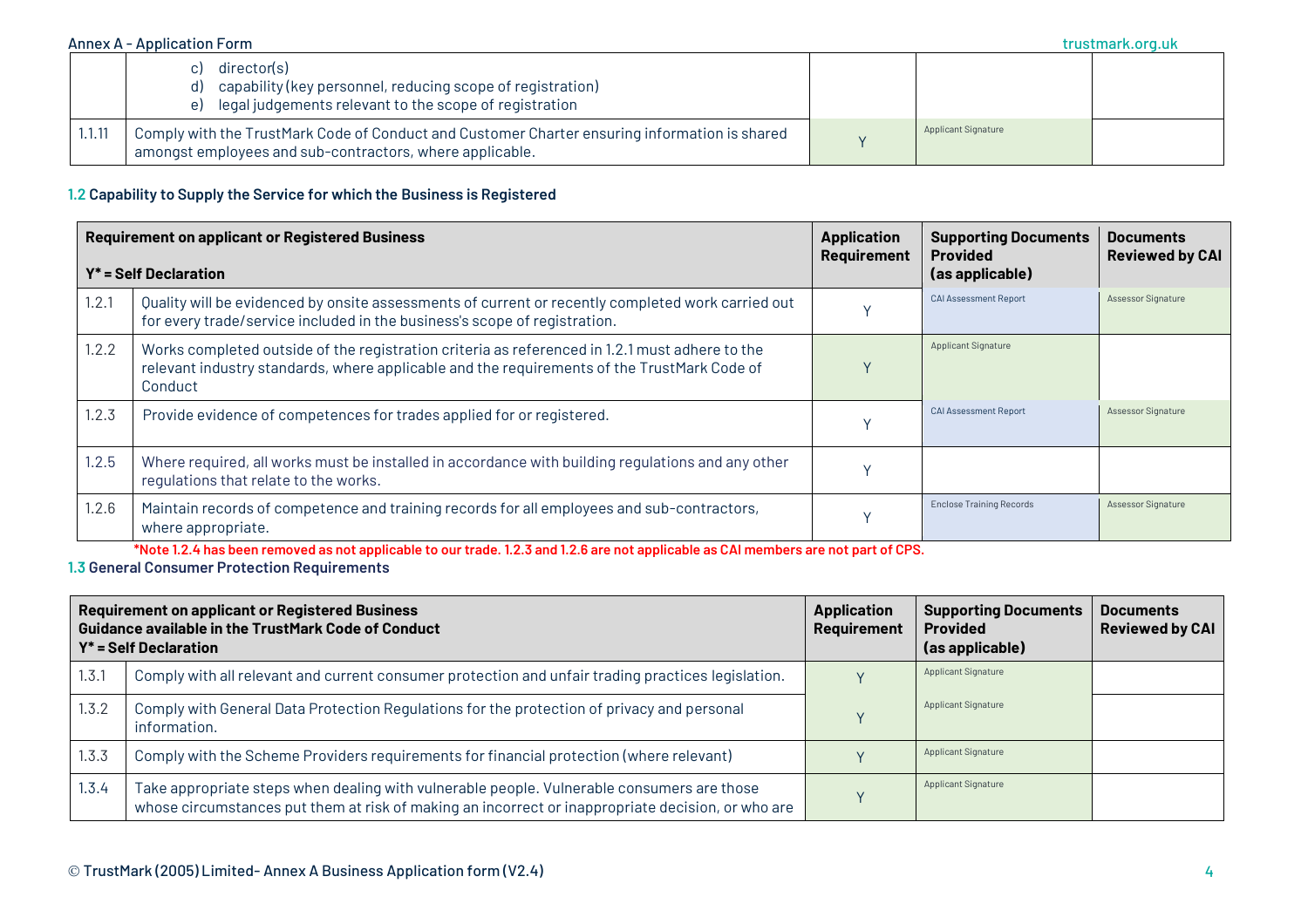|       | at risk of receiving inferior goods or services. The Registered Business must make the necessary<br>effort, and allow sufficient time, ensuring vulnerable consumers understand all aspects of signing<br>a contract for goods and services and, where appropriate, suggest the involvement of a trusted<br>friend or relative. |                            |  |
|-------|---------------------------------------------------------------------------------------------------------------------------------------------------------------------------------------------------------------------------------------------------------------------------------------------------------------------------------|----------------------------|--|
| 1.3.5 | Ensure that an appropriate number of people within the Registered Business hold a Disclosure and<br>Barring Service (DBS) Report if the Registered Business believes that they regularly work with<br>vulnerable people. This requirement must be part of the Registered Business' business<br>assessment process.              | <b>Applicant Signature</b> |  |
| 1.3.6 | Act in a non-discriminatory fashion and comply with all current anti-discrimination and equality<br>regulations.                                                                                                                                                                                                                | <b>Applicant Signature</b> |  |

# **1.4 Pre-Installation Activities including Marketing, Sales, Survey, Design, Quotation & Contract**

|       | <b>Requirement on applicant or Registered Business</b><br><b>Guidance available in the TrustMark Code of Conduct</b><br>$Y^*$ = Self Declaration                                                                                                                                                                    | <b>Application</b><br><b>Requirement</b> | <b>Supporting Documents</b><br><b>Provided</b><br>(as applicable) | <b>Documents</b><br><b>Reviewed by CAI</b> |
|-------|---------------------------------------------------------------------------------------------------------------------------------------------------------------------------------------------------------------------------------------------------------------------------------------------------------------------|------------------------------------------|-------------------------------------------------------------------|--------------------------------------------|
| 1.4.1 | Comply with Advertising Standards Authority (ASA) guidelines and requirements for legal, decent,<br>honest and truthful advertising, and compliance with the branding requirements.                                                                                                                                 |                                          | Applicant Signature                                               |                                            |
| 1.4.2 | Respect a consumer's expressed wish that they do not want to receive unsolicited visits,<br>canvassing, mailshots or telephone calls, including respect for displayed notices declining<br>doorstep cold calling.                                                                                                   |                                          | <b>Applicant Signature</b>                                        |                                            |
| 1.4.3 | Not use high pressure selling techniques and shall leave immediately if requested to do so.                                                                                                                                                                                                                         |                                          | <b>Applicant Signature</b>                                        |                                            |
| 1.4.4 | Provide honest, clear and helpful advice on the pros and cons of any proposed works including, but<br>not limited to, signposting the customer to independent advice before signing any contracts.                                                                                                                  |                                          | <b>Applicant Signature</b>                                        |                                            |
| 1.4.5 | Provide written quotations, estimates, contracts (on values over £500 inc. VAT), contract<br>variations and cancellation notices. An exception to this will be for immediate, emergency call-out<br>work where time is of the essence.                                                                              | v                                        |                                                                   |                                            |
| 1.4.7 | Provide quotes, invoices and contracts in accessible formats, including but not limited to large<br>print.                                                                                                                                                                                                          |                                          | <b>Applicant Signature</b>                                        |                                            |
| 1.4.8 | Allow consumers enough time to read and understand the information before contracts are signed<br>and make themselves available to provide any further requested information.                                                                                                                                       |                                          | Applicant Signature                                               |                                            |
| 1.4.9 | Accept full responsibility for the work or services provided by any sub-contracted business,<br>alternatively, the sub-contracting business must also be TrustMark registered. Ensure that any<br>sub-contractors are identified to the consumer and the works that fall outside of your TrustMark<br>registration. |                                          | Applicant Signature                                               |                                            |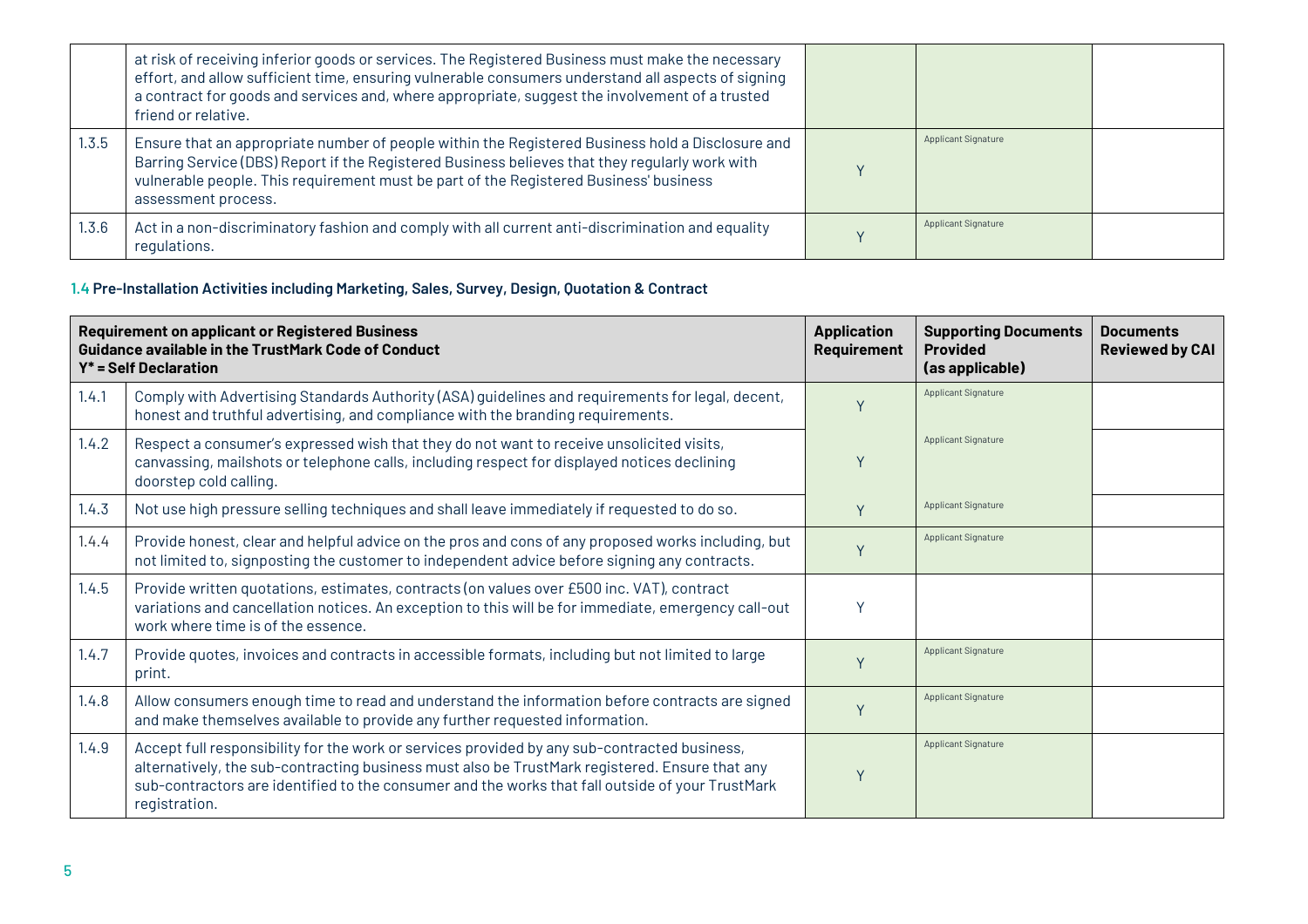| 1.4.12 | Have processes in place to communicate to the consumer the reason for, and nature of, any<br>charges relating to any surveys or visits in advance - ensuring understanding by the consumer.<br>NB: The purpose of this requirement is to ensure consumer understanding and awareness with clarity of costs to promote the<br>use of fair and reasonable charges. | <b>Applicant Signature</b> |                    |
|--------|------------------------------------------------------------------------------------------------------------------------------------------------------------------------------------------------------------------------------------------------------------------------------------------------------------------------------------------------------------------|----------------------------|--------------------|
| 1.4.13 | Check for the impact on any quote or contract of relevant, current legislation for the protection of<br>protected species, e.g. bats, newts, native plants etc.                                                                                                                                                                                                  | <b>Applicant Signature</b> |                    |
| 1.4.14 | Provide consumers with a written report following any survey or assessment.                                                                                                                                                                                                                                                                                      | Enclose Example            | Assessor Signature |

**\*Note 1.4.15 has been removed as not applicable to our trade.**

**1.5 Providing the Service to the Customer**

|       | <b>Requirement on applicant or Registered Business</b><br>$Y^*$ = Self Declaration                                                                                                                                                                                                      | <b>Application</b><br>Requirement | <b>Supporting Documents</b><br><b>Provided</b><br>(as applicable) | <b>Documents</b><br><b>Reviewed by CAI</b> |
|-------|-----------------------------------------------------------------------------------------------------------------------------------------------------------------------------------------------------------------------------------------------------------------------------------------|-----------------------------------|-------------------------------------------------------------------|--------------------------------------------|
| 1.5.1 | Only supply and/or install goods that correspond to their description, are of satisfactory quality, fit-<br>for-purpose, safe and must comply with all the applicable UK & EU legislation and industry<br>standards (including, where necessary, CE marking and other product marking). |                                   | Applicant Signature                                               |                                            |
| 1.5.2 | Ensure that installed products integrate with other measures and be mindful of the activities of<br>other trades.                                                                                                                                                                       |                                   | <b>Applicant Signature</b>                                        |                                            |
| 1.5.3 | Ensure that instruction manuals, maintenance requirements and appropriate warranties are<br>handed over to the consumer on completion of work.                                                                                                                                          |                                   |                                                                   |                                            |
| 1.5.4 | Comply with local planning requirements, and such issues as Permitted Development rules etc.                                                                                                                                                                                            |                                   | <b>Applicant Signature</b>                                        |                                            |

### **1.6 Complaints and Dispute Handling**

|       | <b>Requirement on applicant or Registered Business</b><br><b>Guidance available in the TrustMark Code of Conduct</b><br>$Y^*$ = Self Declaration                                                                                                                                                | <b>Application</b><br><b>Requirement</b> | <b>Supporting Documents</b><br><b>Provided</b><br>(as applicable) | <b>Documents</b><br><b>Reviewed by CAI</b> |
|-------|-------------------------------------------------------------------------------------------------------------------------------------------------------------------------------------------------------------------------------------------------------------------------------------------------|------------------------------------------|-------------------------------------------------------------------|--------------------------------------------|
| 1.6.1 | Have in place a responsive, accessible and user-friendly dispute handling policy and process,<br>which is free to the customer, tenants of rented accommodation and private rental sector (PRS)<br>landlord to the point of mediation, with a prescribed time limit for responding to disputes. |                                          |                                                                   |                                            |
| 1.6.2 | Make consumers aware of the dispute procedure, including access to Alternative Dispute<br>Resolution process.                                                                                                                                                                                   |                                          |                                                                   |                                            |
| 1.6.3 | Retain records of disputes and customer satisfaction evidence.                                                                                                                                                                                                                                  |                                          |                                                                   |                                            |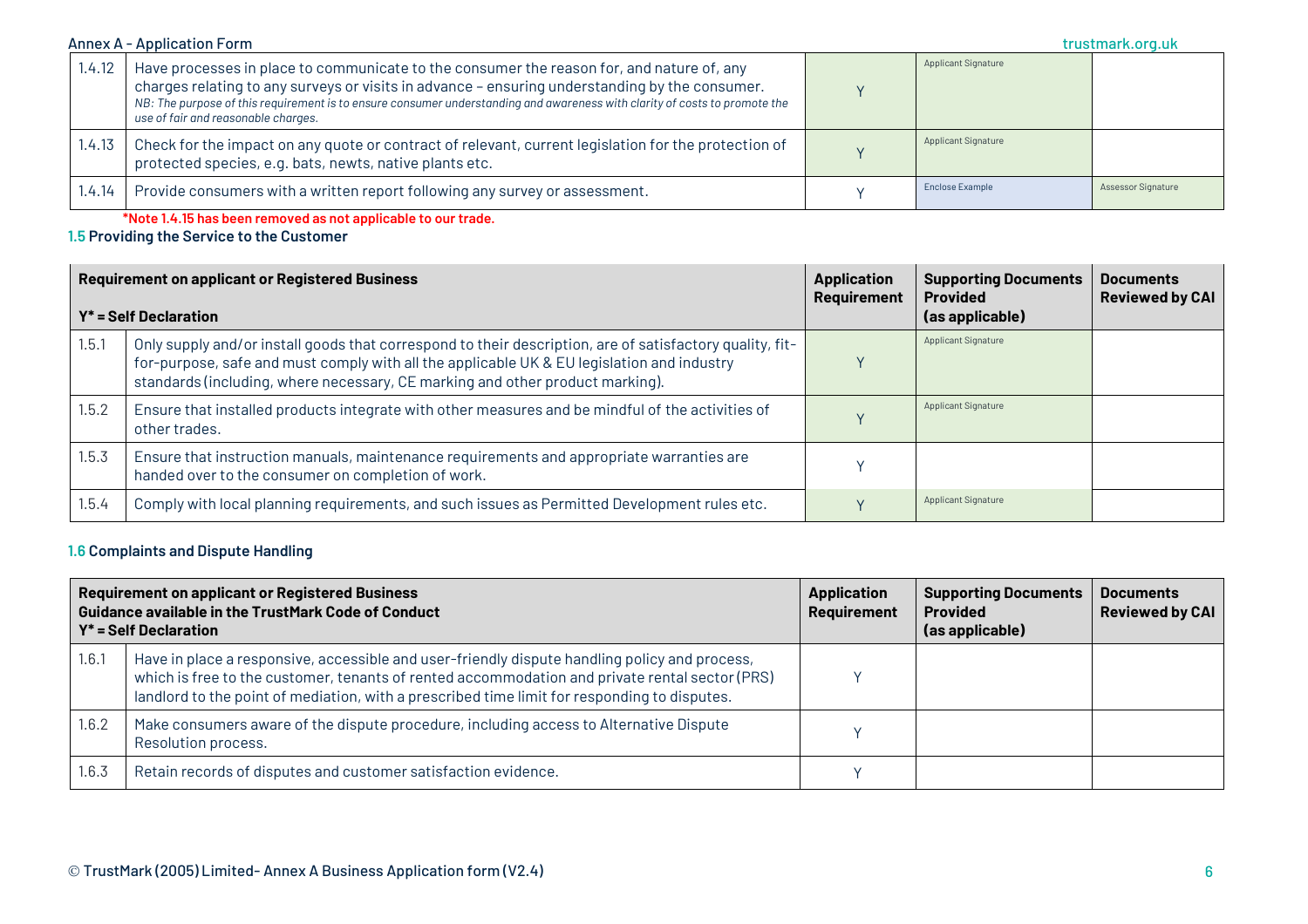| 1.6.4 | Participate in a disputes process for all works undertaken outside of your respective scheme's | <b>Applicant Signature</b> |  |
|-------|------------------------------------------------------------------------------------------------|----------------------------|--|
|       | remit and TrustMark registration.                                                              |                            |  |

# **1.7 Branding and Promotion of the Scheme**

| <b>Requirement on applicant or Registered Business</b><br>$Y^*$ = Self Declaration |                                                                                                      | <b>Application</b><br>Requirement | <b>Supporting Documents</b><br><b>Provided</b><br>(as applicable) | <b>Documents</b><br><b>Reviewed by CAI</b> |
|------------------------------------------------------------------------------------|------------------------------------------------------------------------------------------------------|-----------------------------------|-------------------------------------------------------------------|--------------------------------------------|
| 1.7.1                                                                              | Promote the scheme through effective use of the brand in line with the Brand Guidelines<br>document. |                                   |                                                                   |                                            |
| 1.7.2                                                                              | Make consumers aware of the benefits of the scheme.                                                  |                                   | <b>Applicant Signature</b>                                        |                                            |

# **1.8 Compliance with Scheme Requirements**

| <b>Requirement on applicant or Registered Business</b><br>$Y^*$ = Self Declaration |                                                                                                                                                          | <b>Application</b><br>Requirement | <b>Supporting Documents</b><br><b>Provided</b><br>(as applicable) | <b>Documents</b><br><b>Reviewed by CAI</b> |
|------------------------------------------------------------------------------------|----------------------------------------------------------------------------------------------------------------------------------------------------------|-----------------------------------|-------------------------------------------------------------------|--------------------------------------------|
| 1.8.1                                                                              | Make available to the Scheme Provider all records they require to manage application and<br>registration.                                                |                                   |                                                                   |                                            |
| 1.8.2                                                                              | Make available to the Scheme Provider such sites as required for inspection for application and<br>registration.                                         |                                   |                                                                   |                                            |
| 1.8.3                                                                              | Ensure the attendance of suitable competent individuals as required by the Scheme Provider for<br>application and registration activities.               |                                   |                                                                   |                                            |
| 1.8.4                                                                              | Comply with any all instructions issued by the Scheme Provider in identifying and resolving any<br>non-compliance within the requirements of the scheme. |                                   |                                                                   |                                            |
| 1.8.5                                                                              | Cooperate fully with any investigation by the Scheme Provider or TrustMark where they become<br>involved in a complaint or dispute.                      |                                   |                                                                   |                                            |

## **Business Declaration:**